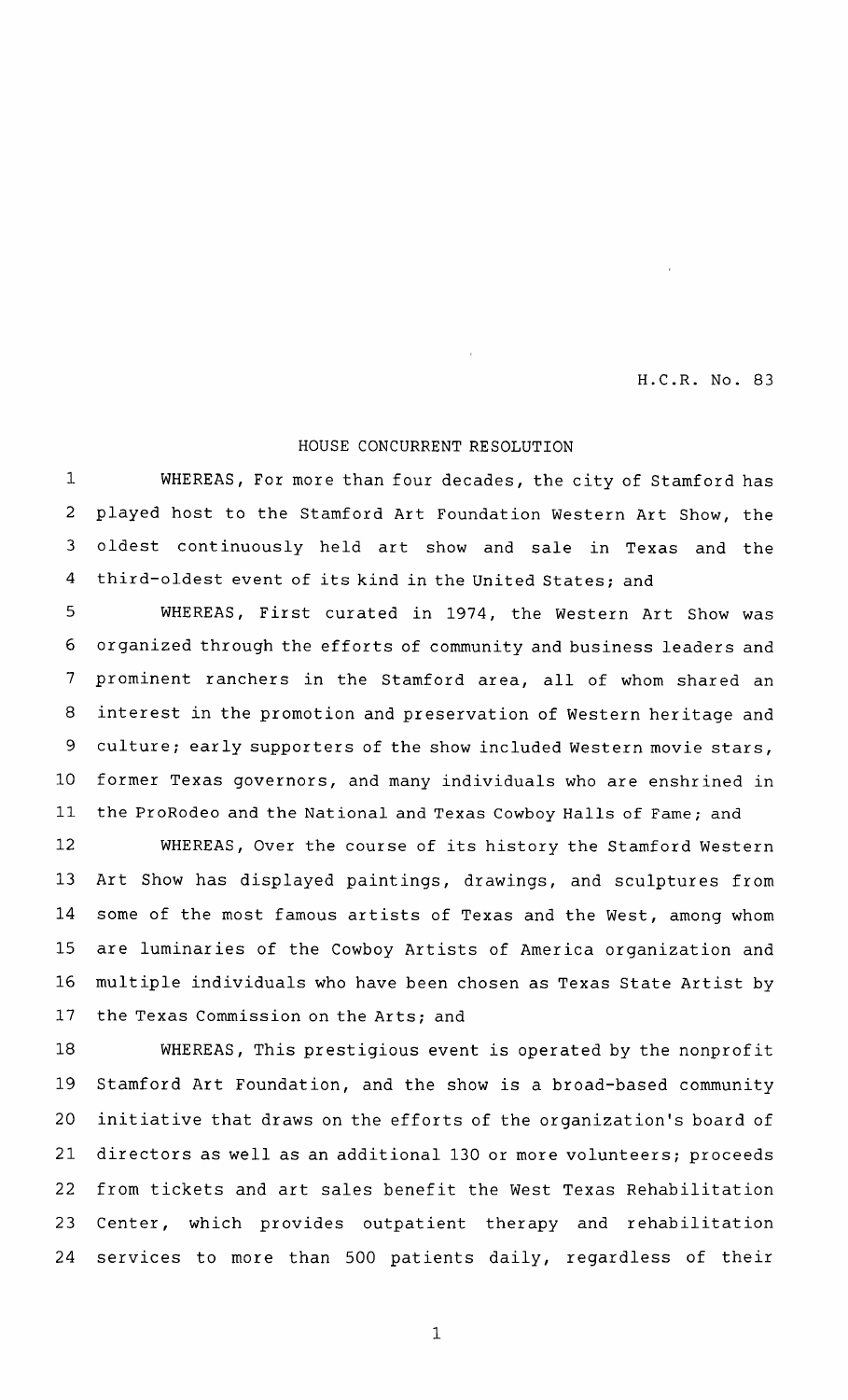H . C . **R .** No . 83 1 ability to pay, from locations in Abilene, San Angelo, and Ozona; and 2

WHEREAS, The Western Art Show in Stamford is <sup>a</sup> prominent event that pays tribute to the treasured legacy of the American West and features the premier artists of the genre, and it is indeed fitting to recognize the community that has been home to this exciting showcase for more than four decades; now, therefore, be it RESOLVED, That the 85th Legislature of the State of Texas hereby designate the city of Stamford as the Western Art Show Capital of Texas; and, be it further 3 4 5 6 7 8 9 10 11

RESOLVED, That, in accordance with the provisions of Section 391.003(e), Government Code, this designation remain in effect until the 10th anniversary of its designation. 12 13

Lambert

2